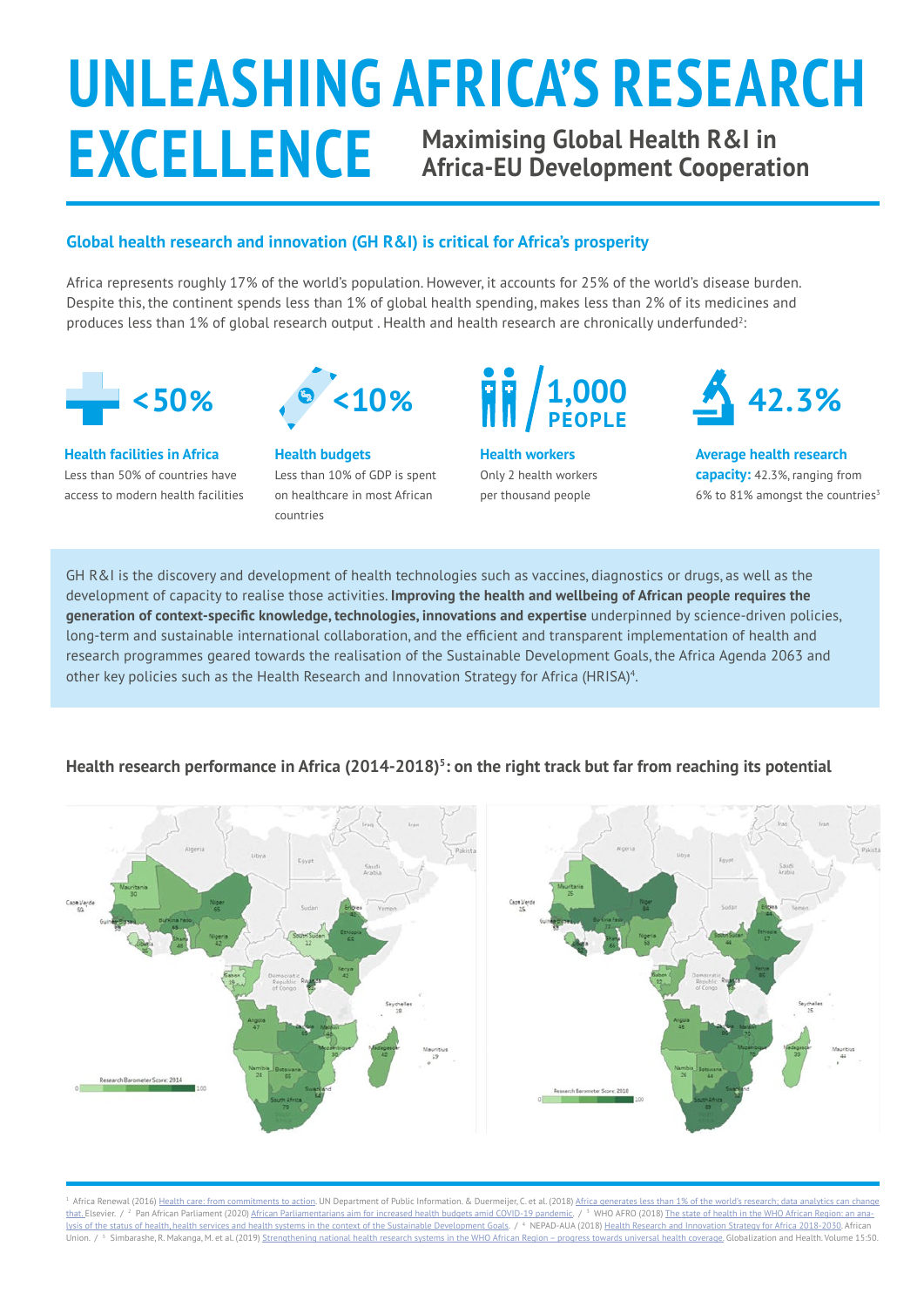#### **Poverty-related and neglected infectious diseases (PRNDs) are holding Africa back**

PRNDs such as HIV & AIDS, tuberculosis (TB), malaria and neglected tropical diseases (NTDs) are a major cause of mortality and morbidity in sub-Saharan Africa<sup>6</sup>. They impose a heavy burden on individuals and societies, trapping millions in poverty, aggravating inequalities and hampering sustainable development<sup>7</sup>. **Despite that, huge gaps persist in the treatment and prevention of the majority of PRNDs. Where products exist, they are often poorly suited for use in Africa8 or have unacceptable side effects.** Antimicrobial resistance (AMR)<sup>9</sup> is challenging the effectiveness of existing treatments, while epidemic outbreaks<sup>10</sup>, climate change11, and increased international mobility are amplifying the risks, spread, and negative impacts of these diseases.

- **• Africa continues to be the most affected** by, and most vulnerable to, **infectious diseases**12, suffering from a "triple burden of disease" (non-communicable, communicable and emerging and re-emerging diseases).
- **• 612 million people in the continent need treatment** for at least one NTD13.
- **• 32 countries have worldwide successfully eliminated at least one NTD**: three of which are African. Ghana and Kenya have eliminated Guinea worm and trachoma as a public health challenge; and Togo lymphatic filariasis.
- **• Vaccination led to the end of smallpox** and has put polio on the brink of eradication<sup>14</sup>.



**382 MILLION PEOPLE**

**received treatment** in sub-saharan Africa in 2018

**did not receive treatment** in sub-saharan Africa in 2018

#### **South Africa**

- **+** Substantial progress in reducing TB and HIV&AIDS mortality in the last decade<sup>15</sup>.
- **-** Both diseases remain among the leading causes of death<sup>16</sup>.
- **-** Viral hepatitis, typhoid fever and cholera pose a high risk to the population<sup>17</sup>.

#### **Kenya**

- **+** Substantial progress in reducing HIV & AIDS mortality and infection rate<sup>18</sup>.
- **-** HIV & AIDS is still estimated to be the main case of mortality (≈17%) and morbidity (≈15%)19.
- **-** 25 million people at risk of malaria20 and over 5 million of leishmaniasis $21$ .

#### **Ethiopia**

**230 MILLION PEOPLE**

- **+** Remarkable progress against malaria20.
- **-** Neonatal disorders, diarrhoea, lower respiratory diseases, and TB are the main causes of mortality $23$ .
- **-** Around 0.7 million people live with HIV24.
- **-** Over 3 million people are at risk of visceral leishmaniasis25.

<sup>6</sup> WHO (2014) <The African Regional Health Report: The Health of the People> & Simon, G. (2016) [Impacts of neglected tropical disease on incidence and progression of HIV/AIDS, tuberculosis, and malaria](http://Impacts of neglected tropical disease on incidence and progression of HIV/AIDS,     tuberculosis, and malaria). Interna-tional Journal of Infectious Diseases Vol. 42. / <sup>7</sup> Alleyne, G. and Cohen, D. (2002) [Health, Economic growth and poverty reduction](http://Health, Economic growth and poverty reduction). WHO. / <sup>8</sup> DSW (2020) Eilling the global health gaps: where could EU R&I funding. [contribute](Filling the global health gaps: where could EU R&I funding contribute) & Policy Cures Research. [R&D Needs for Global health](http://R&D Needs for Global health). / <sup>9</sup> Goldberg, D. et al. (2012) <u>Outwitting Evolution: Fighting Drug Resistance in the Treatment of TB, Malaria and HIV. Cell Review. Vol. 148.</u> <sup>10</sup> Friends of The Global Fund (2020) [How COVID-19 is affecting the global response to AIDS, tuberculosis and malaria](http://How COVID-19 is affecting the global response to AIDS, tuberculosis and malaria). / <sup>11</sup> Malaria Consortium (2010). Leishmaniasis control in eastern Africa: Past and present [efforts and future needs. Situation and gap analysis.](Leishmaniasis control in eastern Africa: Past and present efforts and future needs. Situation and gap analysis) <sup>12</sup> Unless specified otherwise, data comes from the Institute for Health Metrics and Evaluation (2017) [Global Burden of Disease](http://Global Burden of Disease). / <sup>13</sup> Uniting to Combat NTDs (2018) [Africa and neglected tropical diseases - profile](http://Africa and neglected tropical diseases - profile) / 14 WHO AFRO (2020) [Africa is one-step away from wild polio eradication verdict](http://Africa is one-step away from wild polio eradication verdict) / 15 UNAIDS (2018) [South Africa](http://South Africa) / 16 Loveday, M. et al (2019) [Figures of the](Figures of the dead: a decade of TB mortality in South Africa)  [dead: a decade of TB mortality in South Africa.](Figures of the dead: a decade of TB mortality in South Africa) South African Medical Journal. 109(10) / <sup>17</sup> South Africa (2017) [Country Cooperation Strategy](http://Country Cooperation Strategy). WHO. / <sup>18</sup> UNAIDS (2018) [Kenya](http://Kenya) <sup>/ 19</sup> Institute of Health Metrics (2017). [Kenya](http://Kenya). / <sup>20</sup> Sultana, M. et al. (2017) [Prevalence and associated determinants of malaria parasites among Kenyan children.](http://Prevalence and associated determinants of malaria parasites among Kenyan children) Tropical Med Health. 45:25 / <sup>21</sup> Tonui, W.K. (2006). Situational analysis of leishmania research in Kenya. African journal of health sciences vol. 13. / <sup>22</sup> Girum, T. et al. (2019) [Burden of malaria in Ethiopia,](http://Burden of malaria in Ethiopia) 2000-2016. Trop Dis Travel Med Vaccines. 5:11. / <sup>23</sup> Institute of Health Metrics (2017). Ethiopi <sup>24</sup> UNAIDS (2017). <u>Ending AIDS progress towards the 90–90–90 targets. Global aids update.</u> WHO. / <sup>25</sup> Mohebali, M. and Yimam, Y. (2020) <u>Prevalence estimates of human immunodeficiency virus (HIV) infection</u><br>among viscer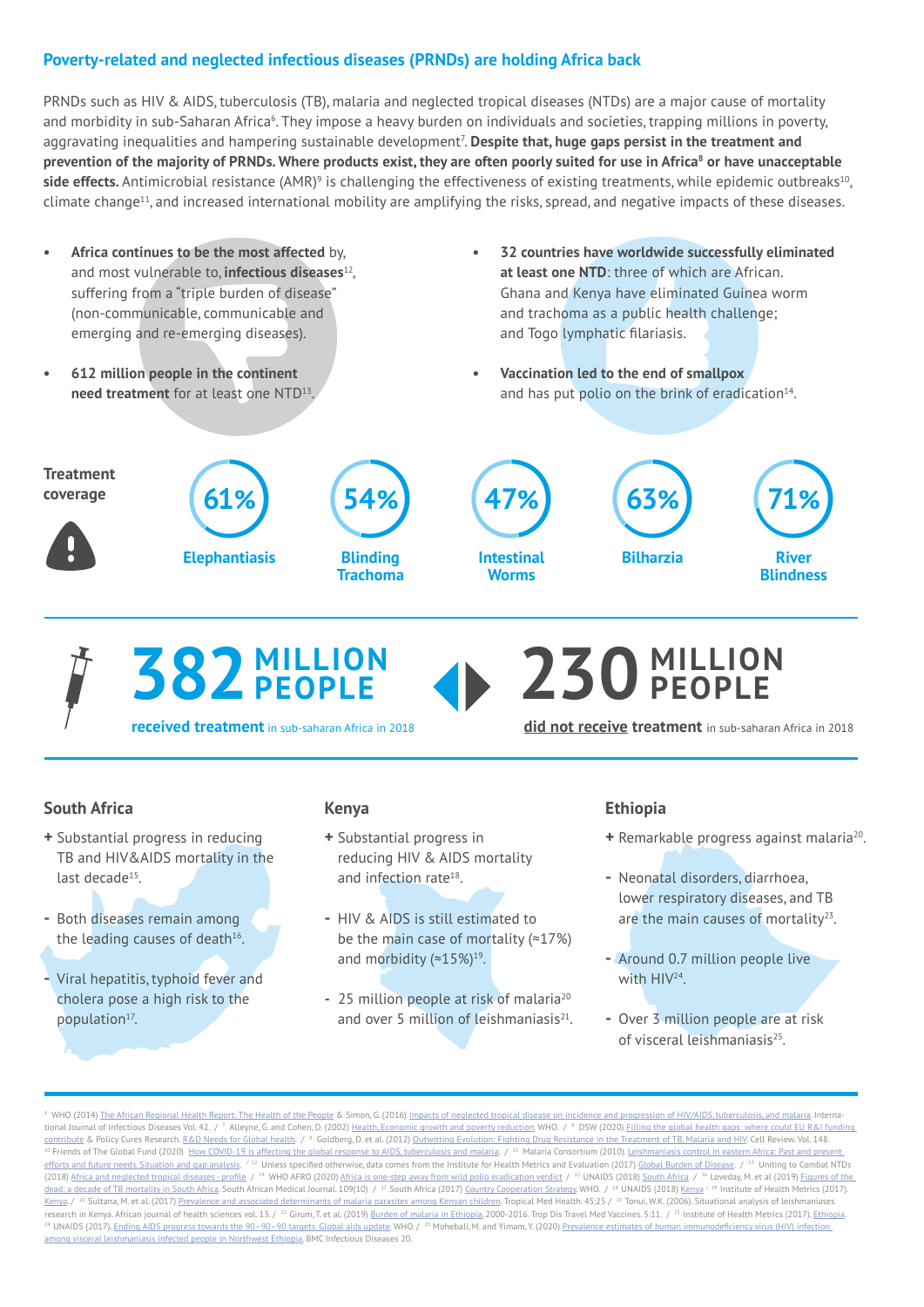

Most African governments have improved their budget allocations to health in line with the Abuja Declaration<sup>27</sup>. There has also been some - albeit uneven - progress towards the Bamako commitment of allocating 2% of national health budgets to health R&<sup>128</sup>, with a number of promising initiatives launched in recent decades<sup>29</sup>. However, the elimination of PRNDs remains slow due to a major disconnect between commitments and their implementation (e.g. limited data on funding and project implementation), remaining important product and knowledge gaps to prevent and treat PRNDs, insufficient human and financial resources, and the need for additional international support<sup>30</sup>.

#### **The benefits of Africa-EU cooperation on GH R&I: lessons learned and success stories**

Global health requires global solutions, especially in the area of infectious diseases which do not respect borders. No country or region alone can crack the challenge of eradicating PRNDs and achieving better health for all. Hence international cooperation is fundamental to address the persisting research and product gaps. Moreover, GH R&I cooperation is beneficial for all parties involved: it creates health and social benefits such as quality jobs<sup>31</sup> and better educational and economic outcomes<sup>32</sup>, and it also has positive effects on the public opinion of citizens and public trust between parties<sup>33</sup>.

#### **Covid-19 shows the need for a more effective and deeper collaboration on GH R&I between Europe and Africa.**

GH R&I cooperation is beneficial for all parties involved: it improves health and produces social benefits such as quality jobs and better educational and economic outcomes<sup>32</sup>. It also has positive effects on the public opinion of citizens and public trust between parties<sup>33</sup>. The European Union (EU) and the African Union (AU) committed in 2017 to strengthening preparedness to disease outbreaks, e.g. by supporting the Africa Centres for Disease Control and Prevention (Africa CDC), and to increase efforts in R&I for sustainable development<sup>34</sup>. The EU's new leadership recognises the strategic importance of Africa-EU relations, and with the new EU programmes to be launched in 2021, now is the perfect time to take GH R&I cooperation to the next level<sup>35</sup>.

#### **People with Covid-19 and People with with TB in global fund elegible countries** WHO AFRO Region / as of 25 June 2020



Source: STOP TB Partnership

**TB and Covid-19 deaths in global fund elegible countries** WHO AFRO Region / as of 25 June 2020

| 5.428    | 295,187   |
|----------|-----------|
| COVID-19 | <b>TR</b> |
|          |           |

<sup>26</sup> [https://unitingtocombatntds.org/africa](https://unitingtocombatntds.org/africa/ ) /<sup>27</sup> Health Systems Governance and Financing Unit (2016) [Public Financing for Health in Africa: from Abuja to the SDGs.](Public Financing for Health in Africa: from Abuja to the SDGs) WHO. /<sup>28</sup> Kirigia, J.M. et al. (2015) National health. [research systems in the WHO African Region](http://National health research systems in the WHO African Region). Health Research Policy Systems. Vol. 13. / <sup>29</sup> ANDI (2016) [Facilitating Health Innovation in Africa Strategic Plan:](http://Facilitating Health Innovation in Africa Strategic Plan) 2016-2020. / <sup>30</sup> AFRO (2019) Report on the second [joint programme managers' meeting on case management and preventive chemotherapy neglected tropical diseases, in the WHO Africa Region.](http://Report on the second joint programme managers’ meeting on case management and preventive chemotherapy neglected tropical diseases, in the WHO Africa Region) / 31 Wagner, Z. Barofsky, J. and Sood, N. (2015) PEPFAR funding. [associated with an increase in employment among males in ten sub-Saharan African countries. Health Affairs](http://PEPFAR funding associated with an increase in employment among males in ten sub-Saharan African countries. Health Affairs). 34(6):946–953. / <sup>32</sup> Barofsky, J. et al. (2015) <u>Malaria eradication and economic outcomes: Evidence</u><br><u>from Ugand</u> (2017) [AU-EU Summit 2017 declaration](https://www.consilium.europa.eu/media/31991/33454-pr-final_declaration_au_eu_summit.pdf) / 35 DSW and ECDPM (2020) [International collaboration in Horizon Europe. A new approach to partnering with Africa.](http://International collaboration in Horizon Europe. A new approach to partnering with Africa)